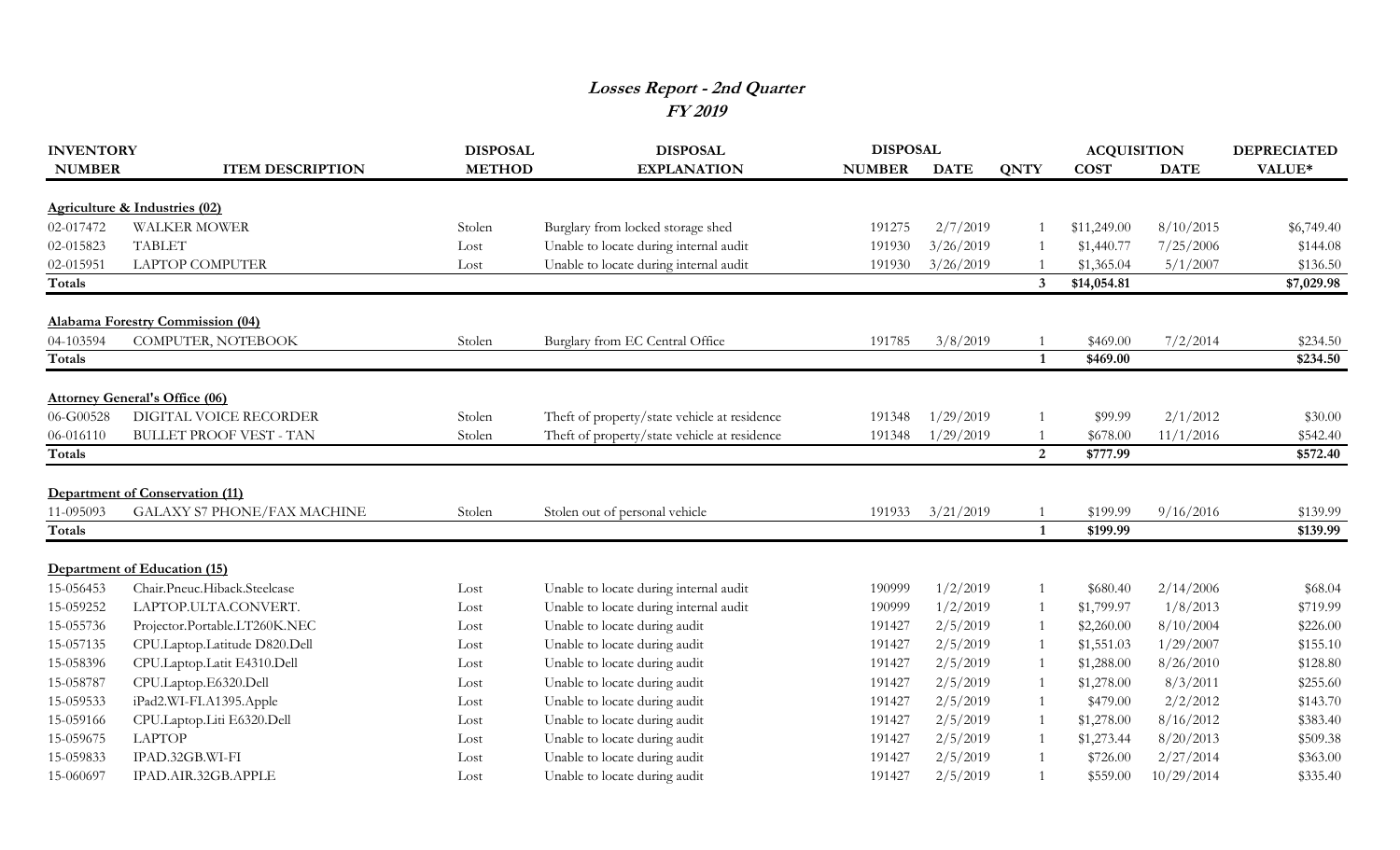| <b>INVENTORY</b> |                                               | <b>DISPOSAL</b> | <b>DISPOSAL</b>                           | <b>DISPOSAL</b> |             |                  | <b>ACQUISITION</b> |             | <b>DEPRECIATED</b> |
|------------------|-----------------------------------------------|-----------------|-------------------------------------------|-----------------|-------------|------------------|--------------------|-------------|--------------------|
| <b>NUMBER</b>    | <b>ITEM DESCRIPTION</b>                       | <b>METHOD</b>   | <b>EXPLANATION</b>                        | <b>NUMBER</b>   | <b>DATE</b> | <b>QNTY</b>      | <b>COST</b>        | <b>DATE</b> | VALUE*             |
| 15-060755        | LAPTOP.ULTA.XPS12.DELL                        | Lost            | Unable to locate during audit             | 191427          | 2/5/2019    | $\overline{1}$   | \$1,847.21         | 2/5/2015    | \$1,108.33         |
| 15-058049        | CPU.Laptop.Lati.XT2.Dell                      | Lost            | Unable to locate during audit             | 191429          | 2/6/2019    | $\overline{1}$   | \$1,816.99         | 4/28/2009   | \$181.70           |
| 15-058457        | CPU.Laptop.Lati E4310.Dell                    | Lost            | Unable to locate during audit             | 191429          | 2/6/2019    | $\overline{1}$   | \$1,288.00         | 11/23/2010  | \$257.60           |
| 15-907779        | iPad 2.Black.Apple                            | Lost            | Unable to locate during audit             | 191429          | 2/6/2019    | $\mathbf{1}$     | \$479.00           | 11/1/2011   | \$143.70           |
| 15-059832        | IPAD.32GB.WI-FI                               | Lost            | Unable to locate during audit             | 191429          | 2/6/2019    | 1                | \$726.00           | 2/27/2014   | \$363.00           |
| 15-059835        | IPAD.32GB.WI-FI                               | Lost            | Unable to locate during audit             | 191429          | 2/6/2019    | $\overline{1}$   | \$726.00           | 2/27/2014   | \$363.00           |
| 15-059877        | IPAD.32GB                                     | Lost            | Unable to locate during audit             | 191429          | 2/6/2019    |                  | \$729.00           | 4/2/2014    | \$364.50           |
| 15-059907        | LAPTOP.ULTABOOK.XPS12                         | Lost            | Unable to locate during audit             | 191429          | 2/6/2019    |                  | \$1,089.99         | 6/24/2014   | \$545.00           |
| Totals           |                                               |                 |                                           |                 |             | 19               | \$21,875.03        |             | \$6,615.23         |
|                  | <b>Board of Pardons and Paroles (31)</b>      |                 |                                           |                 |             |                  |                    |             |                    |
| 31-016952        | IPHONE 7, BLACK, 32GB/334-324-3299            | Lost            | Unable to locate when returning to office | 191733          | 3/1/2019    |                  | \$549.00           | 1/29/2019   | \$549.00           |
| <b>Totals</b>    |                                               |                 |                                           |                 |             | $\mathbf{1}$     | \$549.00           |             | \$549.00           |
|                  |                                               |                 |                                           |                 |             |                  |                    |             |                    |
|                  | <b>STATE PERSONNEL DEPARTMENT (32)</b>        |                 |                                           |                 |             |                  |                    |             |                    |
| 32-005161        | COMPUTER- DELL OPTIPLEX 7010                  | Lost            | Unable to locate during audit             | 191688          | 3/1/2019    | $\mathbf{1}$     | \$799.94           | 6/26/2013   | \$319.98           |
| 32-005164        | COMPUTER- DELL OPTIPLEX 7010                  | Lost            | Unable to locate during audit             | 191688          | 3/1/2019    | 1                | \$799.94           | 6/26/2013   | \$319.98           |
| 32-005208        | COMPUTER- DELL OPTIPLEX 7010                  | Lost            | Unable to locate during audit             | 191688          | 3/1/2019    | $\overline{1}$   | \$799.94           | 6/26/2013   | \$319.98           |
| 32-005274        | COMPUTER - DELL OPTIPLEX 7010                 | Lost            | Unable to locate during audit             | 191688          | 3/1/2019    | $\mathbf{1}$     | \$1,088.09         | 3/28/2014   | \$544.05           |
| <b>Totals</b>    |                                               |                 |                                           |                 |             | $\boldsymbol{4}$ | \$3,487.91         |             | \$1,503.97         |
|                  | <b>ALABAMA LAW ENFORCEMENT AGENCY (35)</b>    |                 |                                           |                 |             |                  |                    |             |                    |
| 35-085624        | TRAILER TANDEUM AXLE EZ LOADER                | Stolen          | Theft of property from marina parking lot | 191139          | 1/15/2019   | $\mathbf{1}$     | \$1,878.00         | 12/9/1996   | \$187.80           |
| 35-091634        | BODY CAMERA W/DOCKING CHARGE STATION, MO Lost |                 | Lost during out of town motor detail      | 191407          | 2/12/2019   | 1                | \$927.00           | 3/18/2017   | \$741.60           |
| 35-083171        | RIFLE SMITH & WESSON 81100/MP15               | Stolen          | Burglary from state vehicle               | 191961          | 3/25/2019   | 1                | \$888.25           | 9/30/2013   | \$355.30           |
| 35-083173        | SHOTGUN REMINGTON 1187 12GA                   | Stolen          | Burglary from state vehicle               | 191961          | 3/25/2019   | $\overline{1}$   | \$678.47           | 6/24/2009   | \$67.85            |
| 35-089240        | Vest Trauma KDH Defense STD111A               | Stolen          | Burglary from state vehicle               | 191961          | 3/25/2019   |                  | \$1,294.54         | 10/14/2015  | \$906.18           |
| Totals           |                                               |                 |                                           |                 |             | $\overline{5}$   | \$5,666.26         |             | \$2,258.73         |
|                  | Department of Revenue (40)                    |                 |                                           |                 |             |                  |                    |             |                    |
| 40-086894        | <b>APPLE iPHONE 7</b>                         | Stolen          | Burglary from employee vehicle at school  | 191315          | 1/25/2019   | $\overline{1}$   | \$199.99           | 11/1/2018   | \$199.99           |
| <b>Totals</b>    |                                               |                 |                                           |                 |             | $\mathbf{1}$     | \$199.99           |             | \$199.99           |
|                  |                                               |                 |                                           |                 |             |                  |                    |             |                    |
|                  | <b>ALABAMA STATE PORT AUTHORITY (47)</b>      |                 |                                           |                 |             |                  |                    |             |                    |
| 47-011197        | TESTER, EA3PEN A/C VOLT AMP RE                | Lost            | Unable to locate during audit             | 191547          | 2/15/2019   |                  | \$4,267.00         | 10/1/1995   | \$426.70           |
| 47-011878        | TESTER, LAKESHORE M100 DIGITAL                | Lost            | Unable to locate during audit             | 191547          | 2/15/2019   |                  | \$1,250.00         | 6/1/1998    | \$125.00           |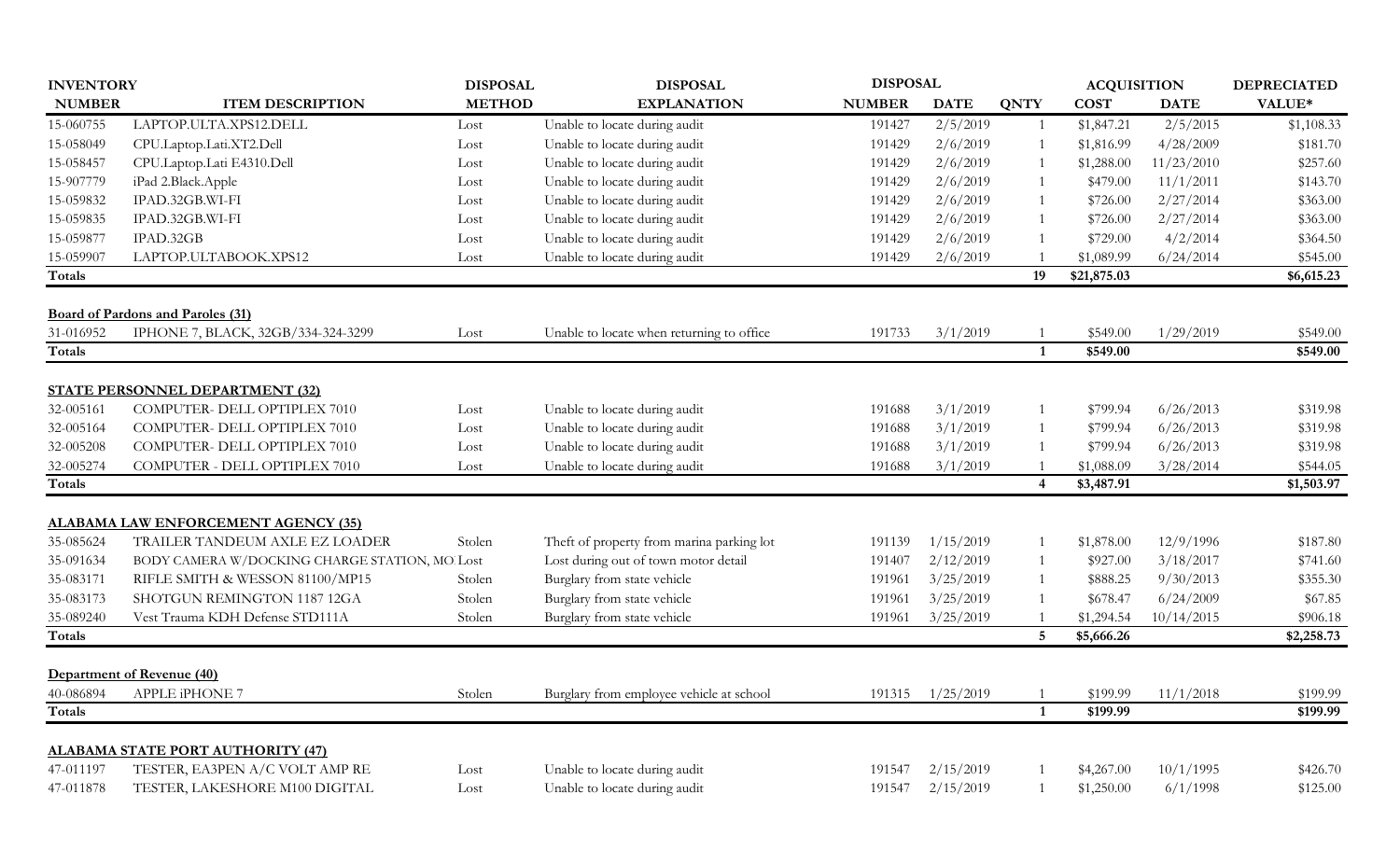| <b>METHOD</b><br>VALUE*<br><b>NUMBER</b><br><b>ITEM DESCRIPTION</b><br><b>EXPLANATION</b><br><b>NUMBER</b><br><b>DATE</b><br><b>QNTY</b><br><b>COST</b><br><b>DATE</b><br>47-032223<br>2/15/2019<br>9/22/2000<br>\$92.80<br>WRENCH SET 1/4-2 1200-80 PROTO<br>191547<br>\$928.03<br>Unable to locate during audit<br>$\overline{1}$<br>Lost<br>47-030051<br>Unable to locate during audit<br>191547<br>2/15/2019<br>10/23/2014<br>\$573.60<br>PROCESS CALIBRATOR<br>\$956.00<br>Lost<br>$\overline{1}$<br>47-029914<br>Unable to locate during audit<br>3/22/2019<br>12/5/2013<br>\$345.00<br><b>COMPUTER MONITOR</b><br>191945<br>\$690.00<br>Lost<br>Unable to locate during audit<br>47-030043<br>SHIPLOADER REMOTE CONTROL<br>3/22/2019<br>9/15/2013<br>191945<br>\$13,900.00<br>\$5,560.00<br>Lost<br>47-030055<br>SHIPLOADER REMOTE BATTERY CHARGER<br>Unable to locate during audit<br>3/22/2019<br>9/15/2013<br>\$283.46<br>191945<br>\$708.66<br>Lost<br>Totals<br>$7\overline{ }$<br>\$22,699.69<br>\$7,406.57<br><b>ADMINISTRATIVE OFFICE OF COURTS (AC)</b><br>WALK THROUGH METAL DETECTOR<br>Unable to locate during audit<br>1/10/2019<br>1/1/1995<br>AC-012567A<br>\$2,685.00<br>\$268.50<br>Lost<br>190667<br>REVOLVING BOOKCASE<br>Unable to locate during audit<br>1/10/2019<br>1/1/1995<br>AC-019186A<br>\$1,240.00<br>\$124.00<br>190667<br>Lost<br>AC-028394A<br><b>EXECUTIVE DESK</b><br>Unable to locate during audit<br>1/10/2019<br>1/1/1995<br>\$74.90<br>190667<br>\$749.00<br>Lost<br>AC-010544<br>WALK THROUGH METAL DETECTOR<br>Unable to locate during audit<br>1/10/2019<br>9/20/2002<br>\$249.00<br>190667<br>\$2,490.00<br>Lost<br>Unable to locate during audit<br>1/10/2019<br>AC-010545<br>WALK THROUGH METAL DETECTOR<br>190667<br>\$2,490.00<br>9/20/2002<br>\$249.00<br>Lost<br>AC-011896<br><b>SCANNER</b><br>Unable to locate during audit<br>1/10/2019<br>9/22/2005<br>\$261.54<br>190667<br>\$2,615.40<br>Lost<br><b>SCANNER</b><br>1/10/2019<br>6/29/2007<br>\$187.10<br>AC-015063<br>Unable to locate during audit<br>190667<br>\$1,871.00<br>Lost<br>Guest Chairs<br>AC-014145<br>Unable to locate during audit<br>1/10/2019<br>9/10/2007<br>\$53.42<br>190667<br>\$534.24<br>Lost<br>Guest Chairs<br>1/10/2019<br>9/10/2007<br>\$53.42<br>AC-014146<br>Unable to locate during audit<br>190667<br>\$534.24<br>Lost<br>AC-015054<br><b>SCANNER</b><br>Unable to locate during audit<br>1/10/2019<br>6/29/2007<br>\$187.10<br>190667<br>\$1,871.00<br>Lost<br>Unable to locate during audit<br>1/10/2019<br>6/10/2009<br>AC-016811<br><b>SCANNER</b><br>190667<br>\$1,755.00<br>\$175.50<br>Lost<br>AC-017849<br><b>LAPTOP</b><br>1/10/2019<br>\$1,295.00<br>12/16/2010<br>Unable to locate during audit<br>190667<br>\$129.50<br>Lost<br>12<br><b>Totals</b><br>\$20,129.88<br>\$2,012.99<br><b>School of Fine Arts (AF)</b><br>AF-500527<br>Black 16gb Apple Ipad<br>Stolen<br>191284<br>1/24/2019<br>\$379.99<br>8/19/2014<br>\$190.00<br>Burglary at employee residence<br>Totals<br>\$379.99<br>\$190.00<br>$\mathbf{1}$<br>FINANCE - STATE CENTRAL MAIL & SUPPLY (CM)<br>CM-000187<br>ARRIVAL T746 DATA COLLECTOR<br>3/21/2019<br>\$2,355.00<br>5/21/2014<br>Lost - unable to find during inventory<br>191833<br>\$1,177.50<br>Lost<br>\$2,355.00<br>\$1,177.50<br><b>Totals</b><br>$\mathbf{1}$<br><b>HAVA/NEW VOTER REGISTRATION (HA)</b><br>HP 3005dn Printer<br>HA-001826<br>Destroyed by Lamar County Probate Office<br>3/21/2019<br>\$792.75<br>8/31/2007<br>191734<br>\$79.28<br>Destroyed<br>Destroyed by Lamar County Probate Office<br>HA-002083<br>Dell Optiplex 790 PC<br>191734<br>3/21/2019<br>\$981.00<br>6/28/2011<br>\$196.20<br>Destroved | <b>INVENTORY</b> | <b>DISPOSAL</b> | <b>DISPOSAL</b> | <b>DISPOSAL</b> |                | <b>ACQUISITION</b> |  | <b>DEPRECIATED</b> |
|-----------------------------------------------------------------------------------------------------------------------------------------------------------------------------------------------------------------------------------------------------------------------------------------------------------------------------------------------------------------------------------------------------------------------------------------------------------------------------------------------------------------------------------------------------------------------------------------------------------------------------------------------------------------------------------------------------------------------------------------------------------------------------------------------------------------------------------------------------------------------------------------------------------------------------------------------------------------------------------------------------------------------------------------------------------------------------------------------------------------------------------------------------------------------------------------------------------------------------------------------------------------------------------------------------------------------------------------------------------------------------------------------------------------------------------------------------------------------------------------------------------------------------------------------------------------------------------------------------------------------------------------------------------------------------------------------------------------------------------------------------------------------------------------------------------------------------------------------------------------------------------------------------------------------------------------------------------------------------------------------------------------------------------------------------------------------------------------------------------------------------------------------------------------------------------------------------------------------------------------------------------------------------------------------------------------------------------------------------------------------------------------------------------------------------------------------------------------------------------------------------------------------------------------------------------------------------------------------------------------------------------------------------------------------------------------------------------------------------------------------------------------------------------------------------------------------------------------------------------------------------------------------------------------------------------------------------------------------------------------------------------------------------------------------------------------------------------------------------------------------------------------------------------------------------------------------------------------------------------------------------------------------------------------------------------------------------------------------------------------------------------------------------------------------------------------------------------------------------------------------------------------------------------------------------------------------------------------------------------------------------------------------------------------------------------------------------------------|------------------|-----------------|-----------------|-----------------|----------------|--------------------|--|--------------------|
|                                                                                                                                                                                                                                                                                                                                                                                                                                                                                                                                                                                                                                                                                                                                                                                                                                                                                                                                                                                                                                                                                                                                                                                                                                                                                                                                                                                                                                                                                                                                                                                                                                                                                                                                                                                                                                                                                                                                                                                                                                                                                                                                                                                                                                                                                                                                                                                                                                                                                                                                                                                                                                                                                                                                                                                                                                                                                                                                                                                                                                                                                                                                                                                                                                                                                                                                                                                                                                                                                                                                                                                                                                                                                                                 |                  |                 |                 |                 |                |                    |  |                    |
|                                                                                                                                                                                                                                                                                                                                                                                                                                                                                                                                                                                                                                                                                                                                                                                                                                                                                                                                                                                                                                                                                                                                                                                                                                                                                                                                                                                                                                                                                                                                                                                                                                                                                                                                                                                                                                                                                                                                                                                                                                                                                                                                                                                                                                                                                                                                                                                                                                                                                                                                                                                                                                                                                                                                                                                                                                                                                                                                                                                                                                                                                                                                                                                                                                                                                                                                                                                                                                                                                                                                                                                                                                                                                                                 |                  |                 |                 |                 |                |                    |  |                    |
|                                                                                                                                                                                                                                                                                                                                                                                                                                                                                                                                                                                                                                                                                                                                                                                                                                                                                                                                                                                                                                                                                                                                                                                                                                                                                                                                                                                                                                                                                                                                                                                                                                                                                                                                                                                                                                                                                                                                                                                                                                                                                                                                                                                                                                                                                                                                                                                                                                                                                                                                                                                                                                                                                                                                                                                                                                                                                                                                                                                                                                                                                                                                                                                                                                                                                                                                                                                                                                                                                                                                                                                                                                                                                                                 |                  |                 |                 |                 |                |                    |  |                    |
|                                                                                                                                                                                                                                                                                                                                                                                                                                                                                                                                                                                                                                                                                                                                                                                                                                                                                                                                                                                                                                                                                                                                                                                                                                                                                                                                                                                                                                                                                                                                                                                                                                                                                                                                                                                                                                                                                                                                                                                                                                                                                                                                                                                                                                                                                                                                                                                                                                                                                                                                                                                                                                                                                                                                                                                                                                                                                                                                                                                                                                                                                                                                                                                                                                                                                                                                                                                                                                                                                                                                                                                                                                                                                                                 |                  |                 |                 |                 |                |                    |  |                    |
|                                                                                                                                                                                                                                                                                                                                                                                                                                                                                                                                                                                                                                                                                                                                                                                                                                                                                                                                                                                                                                                                                                                                                                                                                                                                                                                                                                                                                                                                                                                                                                                                                                                                                                                                                                                                                                                                                                                                                                                                                                                                                                                                                                                                                                                                                                                                                                                                                                                                                                                                                                                                                                                                                                                                                                                                                                                                                                                                                                                                                                                                                                                                                                                                                                                                                                                                                                                                                                                                                                                                                                                                                                                                                                                 |                  |                 |                 |                 |                |                    |  |                    |
|                                                                                                                                                                                                                                                                                                                                                                                                                                                                                                                                                                                                                                                                                                                                                                                                                                                                                                                                                                                                                                                                                                                                                                                                                                                                                                                                                                                                                                                                                                                                                                                                                                                                                                                                                                                                                                                                                                                                                                                                                                                                                                                                                                                                                                                                                                                                                                                                                                                                                                                                                                                                                                                                                                                                                                                                                                                                                                                                                                                                                                                                                                                                                                                                                                                                                                                                                                                                                                                                                                                                                                                                                                                                                                                 |                  |                 |                 |                 |                |                    |  |                    |
|                                                                                                                                                                                                                                                                                                                                                                                                                                                                                                                                                                                                                                                                                                                                                                                                                                                                                                                                                                                                                                                                                                                                                                                                                                                                                                                                                                                                                                                                                                                                                                                                                                                                                                                                                                                                                                                                                                                                                                                                                                                                                                                                                                                                                                                                                                                                                                                                                                                                                                                                                                                                                                                                                                                                                                                                                                                                                                                                                                                                                                                                                                                                                                                                                                                                                                                                                                                                                                                                                                                                                                                                                                                                                                                 |                  |                 |                 |                 |                |                    |  |                    |
|                                                                                                                                                                                                                                                                                                                                                                                                                                                                                                                                                                                                                                                                                                                                                                                                                                                                                                                                                                                                                                                                                                                                                                                                                                                                                                                                                                                                                                                                                                                                                                                                                                                                                                                                                                                                                                                                                                                                                                                                                                                                                                                                                                                                                                                                                                                                                                                                                                                                                                                                                                                                                                                                                                                                                                                                                                                                                                                                                                                                                                                                                                                                                                                                                                                                                                                                                                                                                                                                                                                                                                                                                                                                                                                 |                  |                 |                 |                 |                |                    |  |                    |
|                                                                                                                                                                                                                                                                                                                                                                                                                                                                                                                                                                                                                                                                                                                                                                                                                                                                                                                                                                                                                                                                                                                                                                                                                                                                                                                                                                                                                                                                                                                                                                                                                                                                                                                                                                                                                                                                                                                                                                                                                                                                                                                                                                                                                                                                                                                                                                                                                                                                                                                                                                                                                                                                                                                                                                                                                                                                                                                                                                                                                                                                                                                                                                                                                                                                                                                                                                                                                                                                                                                                                                                                                                                                                                                 |                  |                 |                 |                 |                |                    |  |                    |
|                                                                                                                                                                                                                                                                                                                                                                                                                                                                                                                                                                                                                                                                                                                                                                                                                                                                                                                                                                                                                                                                                                                                                                                                                                                                                                                                                                                                                                                                                                                                                                                                                                                                                                                                                                                                                                                                                                                                                                                                                                                                                                                                                                                                                                                                                                                                                                                                                                                                                                                                                                                                                                                                                                                                                                                                                                                                                                                                                                                                                                                                                                                                                                                                                                                                                                                                                                                                                                                                                                                                                                                                                                                                                                                 |                  |                 |                 |                 |                |                    |  |                    |
|                                                                                                                                                                                                                                                                                                                                                                                                                                                                                                                                                                                                                                                                                                                                                                                                                                                                                                                                                                                                                                                                                                                                                                                                                                                                                                                                                                                                                                                                                                                                                                                                                                                                                                                                                                                                                                                                                                                                                                                                                                                                                                                                                                                                                                                                                                                                                                                                                                                                                                                                                                                                                                                                                                                                                                                                                                                                                                                                                                                                                                                                                                                                                                                                                                                                                                                                                                                                                                                                                                                                                                                                                                                                                                                 |                  |                 |                 |                 |                |                    |  |                    |
|                                                                                                                                                                                                                                                                                                                                                                                                                                                                                                                                                                                                                                                                                                                                                                                                                                                                                                                                                                                                                                                                                                                                                                                                                                                                                                                                                                                                                                                                                                                                                                                                                                                                                                                                                                                                                                                                                                                                                                                                                                                                                                                                                                                                                                                                                                                                                                                                                                                                                                                                                                                                                                                                                                                                                                                                                                                                                                                                                                                                                                                                                                                                                                                                                                                                                                                                                                                                                                                                                                                                                                                                                                                                                                                 |                  |                 |                 |                 |                |                    |  |                    |
|                                                                                                                                                                                                                                                                                                                                                                                                                                                                                                                                                                                                                                                                                                                                                                                                                                                                                                                                                                                                                                                                                                                                                                                                                                                                                                                                                                                                                                                                                                                                                                                                                                                                                                                                                                                                                                                                                                                                                                                                                                                                                                                                                                                                                                                                                                                                                                                                                                                                                                                                                                                                                                                                                                                                                                                                                                                                                                                                                                                                                                                                                                                                                                                                                                                                                                                                                                                                                                                                                                                                                                                                                                                                                                                 |                  |                 |                 |                 |                |                    |  |                    |
|                                                                                                                                                                                                                                                                                                                                                                                                                                                                                                                                                                                                                                                                                                                                                                                                                                                                                                                                                                                                                                                                                                                                                                                                                                                                                                                                                                                                                                                                                                                                                                                                                                                                                                                                                                                                                                                                                                                                                                                                                                                                                                                                                                                                                                                                                                                                                                                                                                                                                                                                                                                                                                                                                                                                                                                                                                                                                                                                                                                                                                                                                                                                                                                                                                                                                                                                                                                                                                                                                                                                                                                                                                                                                                                 |                  |                 |                 |                 |                |                    |  |                    |
|                                                                                                                                                                                                                                                                                                                                                                                                                                                                                                                                                                                                                                                                                                                                                                                                                                                                                                                                                                                                                                                                                                                                                                                                                                                                                                                                                                                                                                                                                                                                                                                                                                                                                                                                                                                                                                                                                                                                                                                                                                                                                                                                                                                                                                                                                                                                                                                                                                                                                                                                                                                                                                                                                                                                                                                                                                                                                                                                                                                                                                                                                                                                                                                                                                                                                                                                                                                                                                                                                                                                                                                                                                                                                                                 |                  |                 |                 |                 |                |                    |  |                    |
|                                                                                                                                                                                                                                                                                                                                                                                                                                                                                                                                                                                                                                                                                                                                                                                                                                                                                                                                                                                                                                                                                                                                                                                                                                                                                                                                                                                                                                                                                                                                                                                                                                                                                                                                                                                                                                                                                                                                                                                                                                                                                                                                                                                                                                                                                                                                                                                                                                                                                                                                                                                                                                                                                                                                                                                                                                                                                                                                                                                                                                                                                                                                                                                                                                                                                                                                                                                                                                                                                                                                                                                                                                                                                                                 |                  |                 |                 |                 |                |                    |  |                    |
|                                                                                                                                                                                                                                                                                                                                                                                                                                                                                                                                                                                                                                                                                                                                                                                                                                                                                                                                                                                                                                                                                                                                                                                                                                                                                                                                                                                                                                                                                                                                                                                                                                                                                                                                                                                                                                                                                                                                                                                                                                                                                                                                                                                                                                                                                                                                                                                                                                                                                                                                                                                                                                                                                                                                                                                                                                                                                                                                                                                                                                                                                                                                                                                                                                                                                                                                                                                                                                                                                                                                                                                                                                                                                                                 |                  |                 |                 |                 |                |                    |  |                    |
|                                                                                                                                                                                                                                                                                                                                                                                                                                                                                                                                                                                                                                                                                                                                                                                                                                                                                                                                                                                                                                                                                                                                                                                                                                                                                                                                                                                                                                                                                                                                                                                                                                                                                                                                                                                                                                                                                                                                                                                                                                                                                                                                                                                                                                                                                                                                                                                                                                                                                                                                                                                                                                                                                                                                                                                                                                                                                                                                                                                                                                                                                                                                                                                                                                                                                                                                                                                                                                                                                                                                                                                                                                                                                                                 |                  |                 |                 |                 |                |                    |  |                    |
|                                                                                                                                                                                                                                                                                                                                                                                                                                                                                                                                                                                                                                                                                                                                                                                                                                                                                                                                                                                                                                                                                                                                                                                                                                                                                                                                                                                                                                                                                                                                                                                                                                                                                                                                                                                                                                                                                                                                                                                                                                                                                                                                                                                                                                                                                                                                                                                                                                                                                                                                                                                                                                                                                                                                                                                                                                                                                                                                                                                                                                                                                                                                                                                                                                                                                                                                                                                                                                                                                                                                                                                                                                                                                                                 |                  |                 |                 |                 |                |                    |  |                    |
|                                                                                                                                                                                                                                                                                                                                                                                                                                                                                                                                                                                                                                                                                                                                                                                                                                                                                                                                                                                                                                                                                                                                                                                                                                                                                                                                                                                                                                                                                                                                                                                                                                                                                                                                                                                                                                                                                                                                                                                                                                                                                                                                                                                                                                                                                                                                                                                                                                                                                                                                                                                                                                                                                                                                                                                                                                                                                                                                                                                                                                                                                                                                                                                                                                                                                                                                                                                                                                                                                                                                                                                                                                                                                                                 |                  |                 |                 |                 |                |                    |  |                    |
|                                                                                                                                                                                                                                                                                                                                                                                                                                                                                                                                                                                                                                                                                                                                                                                                                                                                                                                                                                                                                                                                                                                                                                                                                                                                                                                                                                                                                                                                                                                                                                                                                                                                                                                                                                                                                                                                                                                                                                                                                                                                                                                                                                                                                                                                                                                                                                                                                                                                                                                                                                                                                                                                                                                                                                                                                                                                                                                                                                                                                                                                                                                                                                                                                                                                                                                                                                                                                                                                                                                                                                                                                                                                                                                 |                  |                 |                 |                 |                |                    |  |                    |
|                                                                                                                                                                                                                                                                                                                                                                                                                                                                                                                                                                                                                                                                                                                                                                                                                                                                                                                                                                                                                                                                                                                                                                                                                                                                                                                                                                                                                                                                                                                                                                                                                                                                                                                                                                                                                                                                                                                                                                                                                                                                                                                                                                                                                                                                                                                                                                                                                                                                                                                                                                                                                                                                                                                                                                                                                                                                                                                                                                                                                                                                                                                                                                                                                                                                                                                                                                                                                                                                                                                                                                                                                                                                                                                 |                  |                 |                 |                 |                |                    |  |                    |
|                                                                                                                                                                                                                                                                                                                                                                                                                                                                                                                                                                                                                                                                                                                                                                                                                                                                                                                                                                                                                                                                                                                                                                                                                                                                                                                                                                                                                                                                                                                                                                                                                                                                                                                                                                                                                                                                                                                                                                                                                                                                                                                                                                                                                                                                                                                                                                                                                                                                                                                                                                                                                                                                                                                                                                                                                                                                                                                                                                                                                                                                                                                                                                                                                                                                                                                                                                                                                                                                                                                                                                                                                                                                                                                 |                  |                 |                 |                 |                |                    |  |                    |
|                                                                                                                                                                                                                                                                                                                                                                                                                                                                                                                                                                                                                                                                                                                                                                                                                                                                                                                                                                                                                                                                                                                                                                                                                                                                                                                                                                                                                                                                                                                                                                                                                                                                                                                                                                                                                                                                                                                                                                                                                                                                                                                                                                                                                                                                                                                                                                                                                                                                                                                                                                                                                                                                                                                                                                                                                                                                                                                                                                                                                                                                                                                                                                                                                                                                                                                                                                                                                                                                                                                                                                                                                                                                                                                 |                  |                 |                 |                 |                |                    |  |                    |
|                                                                                                                                                                                                                                                                                                                                                                                                                                                                                                                                                                                                                                                                                                                                                                                                                                                                                                                                                                                                                                                                                                                                                                                                                                                                                                                                                                                                                                                                                                                                                                                                                                                                                                                                                                                                                                                                                                                                                                                                                                                                                                                                                                                                                                                                                                                                                                                                                                                                                                                                                                                                                                                                                                                                                                                                                                                                                                                                                                                                                                                                                                                                                                                                                                                                                                                                                                                                                                                                                                                                                                                                                                                                                                                 |                  |                 |                 |                 |                |                    |  |                    |
|                                                                                                                                                                                                                                                                                                                                                                                                                                                                                                                                                                                                                                                                                                                                                                                                                                                                                                                                                                                                                                                                                                                                                                                                                                                                                                                                                                                                                                                                                                                                                                                                                                                                                                                                                                                                                                                                                                                                                                                                                                                                                                                                                                                                                                                                                                                                                                                                                                                                                                                                                                                                                                                                                                                                                                                                                                                                                                                                                                                                                                                                                                                                                                                                                                                                                                                                                                                                                                                                                                                                                                                                                                                                                                                 |                  |                 |                 |                 |                |                    |  |                    |
|                                                                                                                                                                                                                                                                                                                                                                                                                                                                                                                                                                                                                                                                                                                                                                                                                                                                                                                                                                                                                                                                                                                                                                                                                                                                                                                                                                                                                                                                                                                                                                                                                                                                                                                                                                                                                                                                                                                                                                                                                                                                                                                                                                                                                                                                                                                                                                                                                                                                                                                                                                                                                                                                                                                                                                                                                                                                                                                                                                                                                                                                                                                                                                                                                                                                                                                                                                                                                                                                                                                                                                                                                                                                                                                 |                  |                 |                 |                 |                |                    |  |                    |
|                                                                                                                                                                                                                                                                                                                                                                                                                                                                                                                                                                                                                                                                                                                                                                                                                                                                                                                                                                                                                                                                                                                                                                                                                                                                                                                                                                                                                                                                                                                                                                                                                                                                                                                                                                                                                                                                                                                                                                                                                                                                                                                                                                                                                                                                                                                                                                                                                                                                                                                                                                                                                                                                                                                                                                                                                                                                                                                                                                                                                                                                                                                                                                                                                                                                                                                                                                                                                                                                                                                                                                                                                                                                                                                 |                  |                 |                 |                 |                |                    |  |                    |
|                                                                                                                                                                                                                                                                                                                                                                                                                                                                                                                                                                                                                                                                                                                                                                                                                                                                                                                                                                                                                                                                                                                                                                                                                                                                                                                                                                                                                                                                                                                                                                                                                                                                                                                                                                                                                                                                                                                                                                                                                                                                                                                                                                                                                                                                                                                                                                                                                                                                                                                                                                                                                                                                                                                                                                                                                                                                                                                                                                                                                                                                                                                                                                                                                                                                                                                                                                                                                                                                                                                                                                                                                                                                                                                 |                  |                 |                 |                 |                |                    |  |                    |
|                                                                                                                                                                                                                                                                                                                                                                                                                                                                                                                                                                                                                                                                                                                                                                                                                                                                                                                                                                                                                                                                                                                                                                                                                                                                                                                                                                                                                                                                                                                                                                                                                                                                                                                                                                                                                                                                                                                                                                                                                                                                                                                                                                                                                                                                                                                                                                                                                                                                                                                                                                                                                                                                                                                                                                                                                                                                                                                                                                                                                                                                                                                                                                                                                                                                                                                                                                                                                                                                                                                                                                                                                                                                                                                 |                  |                 |                 |                 |                |                    |  |                    |
|                                                                                                                                                                                                                                                                                                                                                                                                                                                                                                                                                                                                                                                                                                                                                                                                                                                                                                                                                                                                                                                                                                                                                                                                                                                                                                                                                                                                                                                                                                                                                                                                                                                                                                                                                                                                                                                                                                                                                                                                                                                                                                                                                                                                                                                                                                                                                                                                                                                                                                                                                                                                                                                                                                                                                                                                                                                                                                                                                                                                                                                                                                                                                                                                                                                                                                                                                                                                                                                                                                                                                                                                                                                                                                                 |                  |                 |                 |                 |                |                    |  |                    |
|                                                                                                                                                                                                                                                                                                                                                                                                                                                                                                                                                                                                                                                                                                                                                                                                                                                                                                                                                                                                                                                                                                                                                                                                                                                                                                                                                                                                                                                                                                                                                                                                                                                                                                                                                                                                                                                                                                                                                                                                                                                                                                                                                                                                                                                                                                                                                                                                                                                                                                                                                                                                                                                                                                                                                                                                                                                                                                                                                                                                                                                                                                                                                                                                                                                                                                                                                                                                                                                                                                                                                                                                                                                                                                                 |                  |                 |                 |                 |                |                    |  |                    |
|                                                                                                                                                                                                                                                                                                                                                                                                                                                                                                                                                                                                                                                                                                                                                                                                                                                                                                                                                                                                                                                                                                                                                                                                                                                                                                                                                                                                                                                                                                                                                                                                                                                                                                                                                                                                                                                                                                                                                                                                                                                                                                                                                                                                                                                                                                                                                                                                                                                                                                                                                                                                                                                                                                                                                                                                                                                                                                                                                                                                                                                                                                                                                                                                                                                                                                                                                                                                                                                                                                                                                                                                                                                                                                                 |                  |                 |                 |                 |                |                    |  |                    |
|                                                                                                                                                                                                                                                                                                                                                                                                                                                                                                                                                                                                                                                                                                                                                                                                                                                                                                                                                                                                                                                                                                                                                                                                                                                                                                                                                                                                                                                                                                                                                                                                                                                                                                                                                                                                                                                                                                                                                                                                                                                                                                                                                                                                                                                                                                                                                                                                                                                                                                                                                                                                                                                                                                                                                                                                                                                                                                                                                                                                                                                                                                                                                                                                                                                                                                                                                                                                                                                                                                                                                                                                                                                                                                                 | <b>Totals</b>    |                 |                 |                 | $\overline{2}$ | \$1,773.75         |  | \$275.48           |